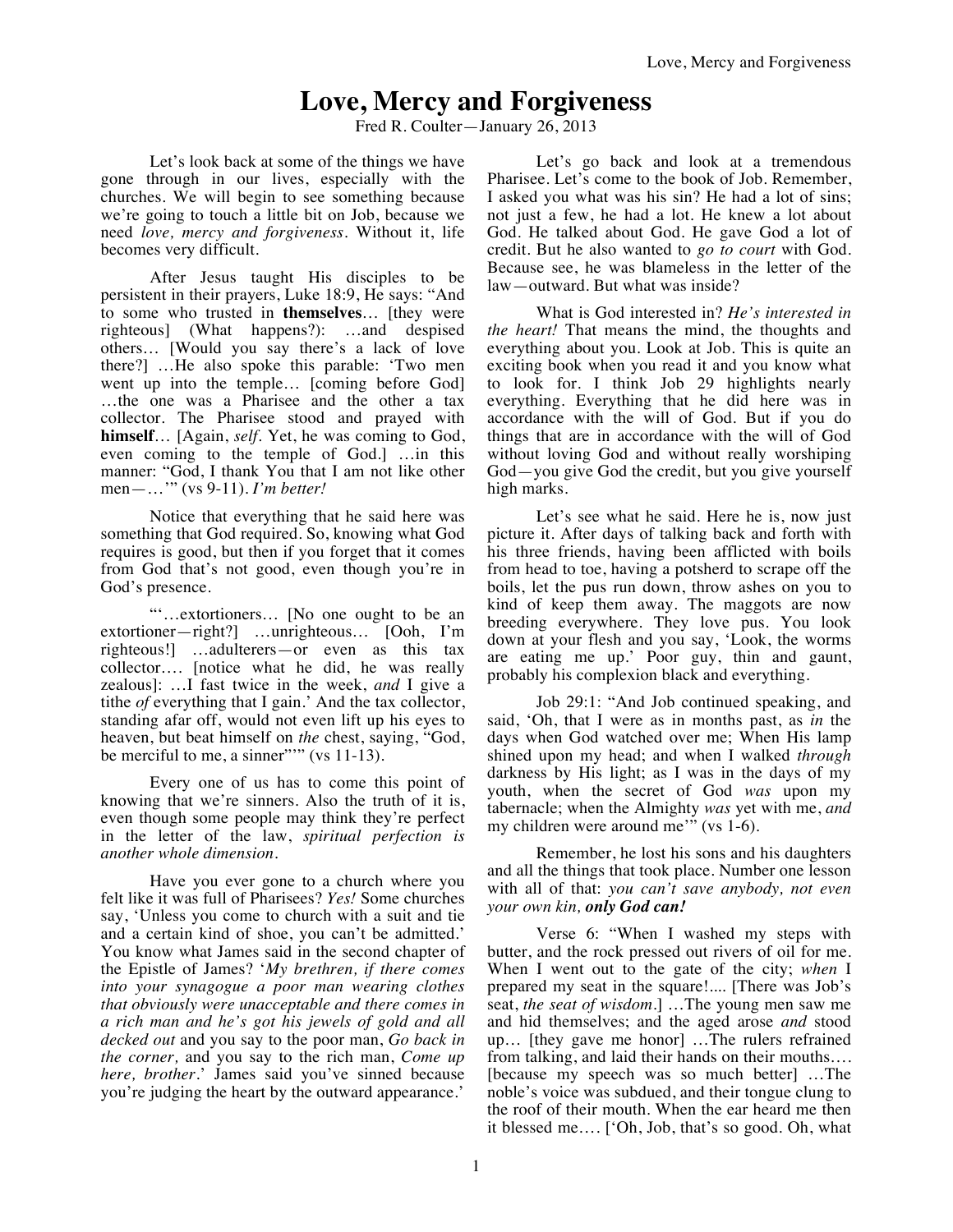a marvelous thing, Job.] …And when the eye saw me it gave witness to me…. [Look, there goes a man of God.] …For I delivered the poor who cried for help... [should do that] ...and the fatherless who *had* none to help. The blessing of him that was ready to perish came upon me; and I called the widow's heart to sing for joy. I put on righteousness, and it clothed me..." (vs  $6-14$ ).

Here's a good lesson for us, Matthew 9:10: "Then it came to pass, when Jesus sat down *to eat* in the house, that behold, many tax collectors and sinners came and sat down with Him and His disciples. And after seeing *this*, the Pharisees said to His disciples, 'Why does your Master eat with tax collectors and sinners?'" (vs 10-11).

- Don't you know that these are evil people?
- Don't you realize what is going on?
- Why don't you come with us, we're the righteous ones.

We'll take a look at one of the suppers that Jesus had with the Pharisees.

Verse 12: "But when Jesus heard *it*, He said to them, 'Those who are strong do not have need of a physician, but those who are sick. Now go and learn what this means: "I desire mercy and not sacrifice."…. [first you have love and then you have mercy] …For I did not come to call *the* righteous… [those like Job who were self righteous] …but sinners to repentance" (vs 12-13).

Luke 11:37: "Now, while He was speaking, a certain Pharisee asked Him to dine with him; and He went in *and* sat down…. [notice how they look to the exterior of everything] …But the Pharisee seeing *this,* wondered why He had not first washed before dinner. Then the Lord said to him, 'Now, you Pharisees… [notice how He talked to him]: …cleanse the outside of the cup and the dish, but inside you are full of greediness and wickedness…. [that must have been a nice lunch] …Fools, *did* not He Who made the outside also make the inside? Rather, give alms *from* the things that are within… [Love, joy, mercy, peace] …and behold, all things are clean to you. But woe to you, Pharisees! For you pay tithes of mint and rue and every herb, but you pass over the judgment and the love of God….'" (vs 37-42).

If you have righteousness outside, but not the love of God inside you are unmerciful. God wants mercy; God wants forgiveness. That's why Christ came.

So, He says: "…It is obligatory *for you* to do these things, and not to set aside those *lesser things*. Woe to you, Pharisees! For you love the chief seat in the synagogues and the salutations in the marketplaces. Woe to you, scribes and Pharisees, hypocrites! For you are as unseen tombs, and men who walk over *them* do not know *it*" (vs 42-44). He didn't hold back anything.

What happened, v 45: "And one of the doctors of the law answered *and* said to Him, 'Teacher, *by* saying these things You are also insulting us.' And He said… ['I'm sorry about that.' *No, He didn't!*] …'Woe to you also, doctors of the law! For you weigh men down *with* burdens heavy to bear, but you yourselves do not touch the burdens with one of your fingers. Woe to you! For you build the tombs of the prophets, whom your fathers killed. Therefore, you are bearing witness and consenting to the works of your fathers; for they indeed killed them, and you build their tombs'" (vs 45-48). Jesus let them know—no mercy.

Let's come back to Matthew 12 and see where He told them again, finding physical fault. Listen, the key is this. *If you love God and have the Spirit of God and you are converted inside, then the outside will take care of itself!* They did the same thing when the disciples were plucking and eating grain. So He told them:

Matthew 12:7: "Now, if you had known what this means, 'I desire mercy and not sacrifice,' you would not have condemned the guiltless." Christ came to bring mercy. Christ came to bring forgiveness.

Remember what they said when He healed the man who was the paraplegic and they had four of them let him down right in front of Jesus when He was speaking? He said, 'Son, your sins are forgiven.' And the Pharisees said, 'Who but God can forgive sin?' He said, 'What's easier to say, pick up your bed and walk or your sins are forgiven?' Besides He was God in the flesh so He could say 'your sins are forgiven'—correct? *Yes!* So, learn what this means.

Let's see about *mercy and forgiveness*. This is where prayer comes in. We look at what we've been doing and we see that there have been sins. What does God expect? Will God hear? There are certain Psalms that are really good for us to understand. Remember that *God has forgiven us* whenever you're dealing with people and their problems and difficulties. Because when people begin to understand about sin they don't understand how difficult it is for human beings to quit sinning and so they wonder if they're going to be forgiven. So this is a good prayer to help them with. This is how we need to pray, not like the Pharisee that we saw there.

Psalm 86:1: "Bow down Your ear, O LORD, answer me, for I am poor and needy…. [Not like Job. 'Look at all the good things I did.'] …Preserve my soul, for I am Holy; O You my God, save Your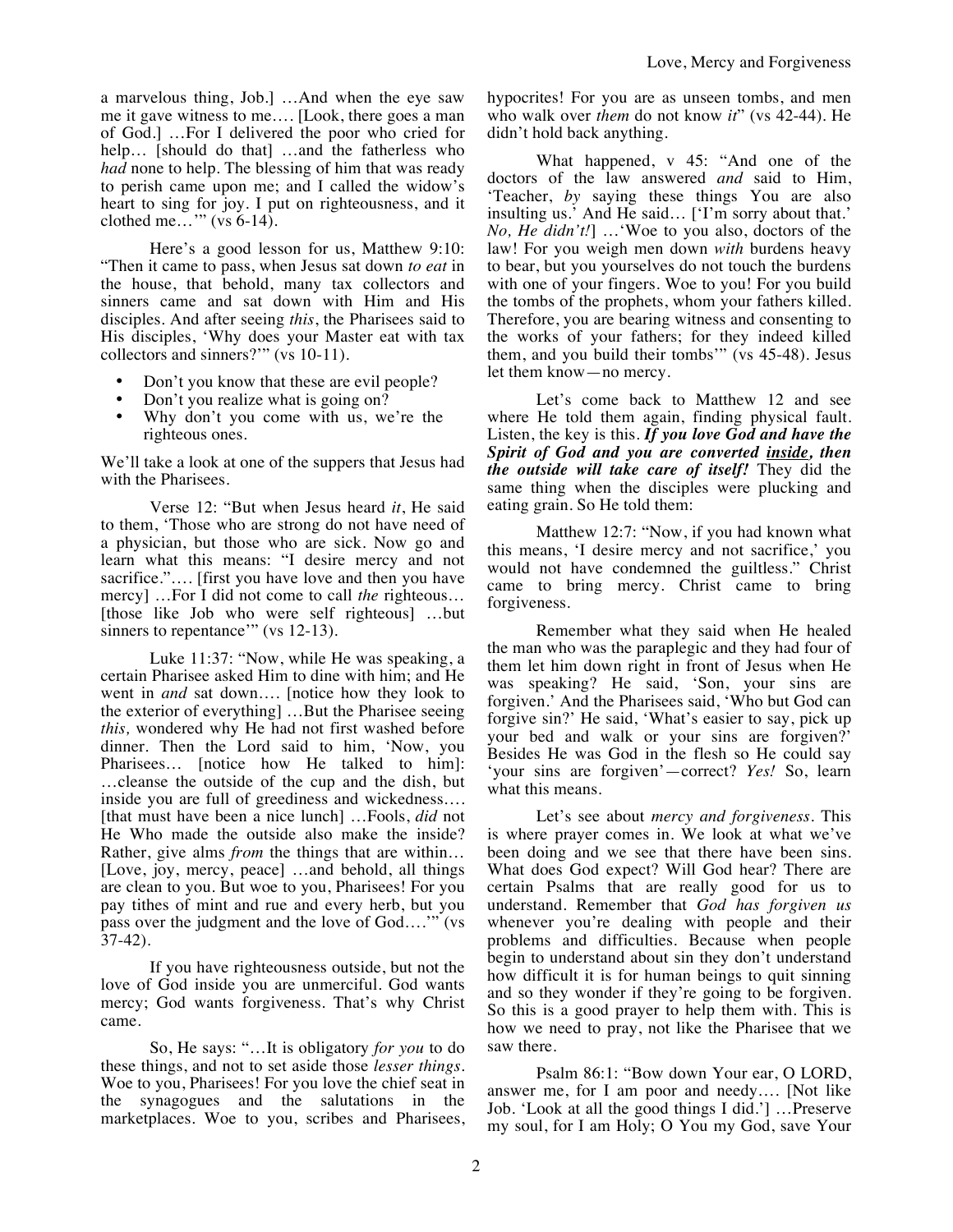servant who trusts in You. Be merciful to me…" (vs 1-3). What did Jesus say in the beatitudes? *'Blessed are the merciful, for they shall obtain mercy'* correct? All right, take the opposite. Cursed are the unmerciful for they shall not receive mercy.

"…O LORD, for I cry unto You all day long. Rejoice the soul of Your servant, for to You, O LORD, do I lift up my soul… [All of this is motivated out of loving God—right? *Yes, indeed*.] (never forget this): …**For You, LORD, are good and ready to forgive**…" (vs 3-5).

Upon repentance He is ready to forgive. What did Jesus say if you're dealing with your brothers and he sins seven times against you? What are you to do? He turns to you and says, 'I repent,' you are to forgive him—right? *Yes!*

"…and rich in mercy to all those who call upon You. Give ear, O LORD, to my prayer, and attend to the voice of my supplications. In the day of my trouble I will call upon You, for You will answer me" (vs 5-7). God will hear your prayer. That's why repentance is so important. The whole process of conversion is this: *God is changing our heart and our mind, converting them.* It takes love and mercy and forgiveness.

Psalm 103 is a tremendous Psalm. Does God forgive all your sins? *Yes!* But God never forgives *future* sin because it hasn't been committed, yet. This is why in the daily prayer we ask God to forgive us our sins. As long as we're in the flesh, guess what? *We're going to sin!* How many here were perfect all day yesterday? Notice I didn't raise my hand very high. The whole Psalm here is the whole story of love and mercy and forgiveness. When you do something really, really wrong and sometimes you have big bloopers and sometimes you have little bloopers and sometimes you just plain mess up. This Psalm is a Psalm of great comfort to you and a promise and hope.

Psalm 103:1: "Bless the LORD, O my soul and all that is within me… [Does that agree with what Jesus said about loving God? *Yes, it does!*] …bless His Holy name. Bless the LORD, O my soul, and forget not all His benefits… [Does He not give us many benefits? *Yes, indeed!*] …Who forgives… [30% of your sins? *No!*] …Who forgives all your iniquities, Who heals all your diseases" (vs 1-3).

Notice what God is doing. Those of us who have the Spirit of God have the greatest thing that we can receive in this life. It doesn't come through a man. It comes through Jesus Christ. That is the Spirit of the Father and Christ in you because God loves you, has forgiven your sins, has blotted them out. So, that's the greatest thing because God wants to change us. God wants us to be in His Kingdom, to be in His Family.

Verse 4: "Who redeems your life from destruction… [*The wages of sin is death*. Is that not destruction? *Yes, indeed!*] …Who crowns you with loving kindness and tender mercies, Who satisfies your desires with good things; your youth is renewed like the eagle's. The LORD executes righteousness and judgment for all who are oppressed. He made known His ways unto Moses, His acts unto the children of Israel. The LORD is merciful and gracious, slow to anger, and abundant in mercy" (vs 4-8)—and most of us are not.

- we have to learn<br>• we have to grow
- we have to grow in this<br>• we have to overcome
- we have to overcome

Verse 9: "He will not always chasten, nor will He keep His anger forever. He has not dealt with us according to our sins, nor rewarded us according to our iniquities, for as the heavens are high above the earth..." (vs 9-11). This is something that we cannot fathom. You know the more that they find about what the universe is all about, the more awesome God really is.

I heard a little-known fact the other day that really struck me. Every human body has about 10 trillion cells. That blew me away. Think of that! Think of all the work that God has done for us, just physically, let alone spiritually. What does God want to give you mentally and spiritually? *The mind of Christ through the love of God!*

Verse 11: "For as the heavens are high above the earth, so is His mercy toward those who fear Him…. [That obviously connotes love. Does God get rid of your transgressions? *Yes, He does!*]…As far as the east is from the west, so far has He removed our transgressions from us" (vs 11-12).

He does it all *free*. All He requires is your total love to Him in exchange for eternal life. He took all the pain and He took all the suffering through the sacrifice of Jesus Christ and what He went through for it. We'll cover that leading up to the Passover.

Verse 13: "As a father has compassion upon his children, so the LORD has compassion upon those who fear Him, For He knows our frame… [Yes, He made us!] …He remembers that we are dust. As for man, his days are as grass; as a flower of the field, so he flourishes, for the wind passes over it, and it is gone; and its place shall know it no more" (vs 13-16).

That's the way that human beings are. All of us who have been in the Church for a while, we're another Sabbath closer to the end of our lives correct? *Yes, indeed!*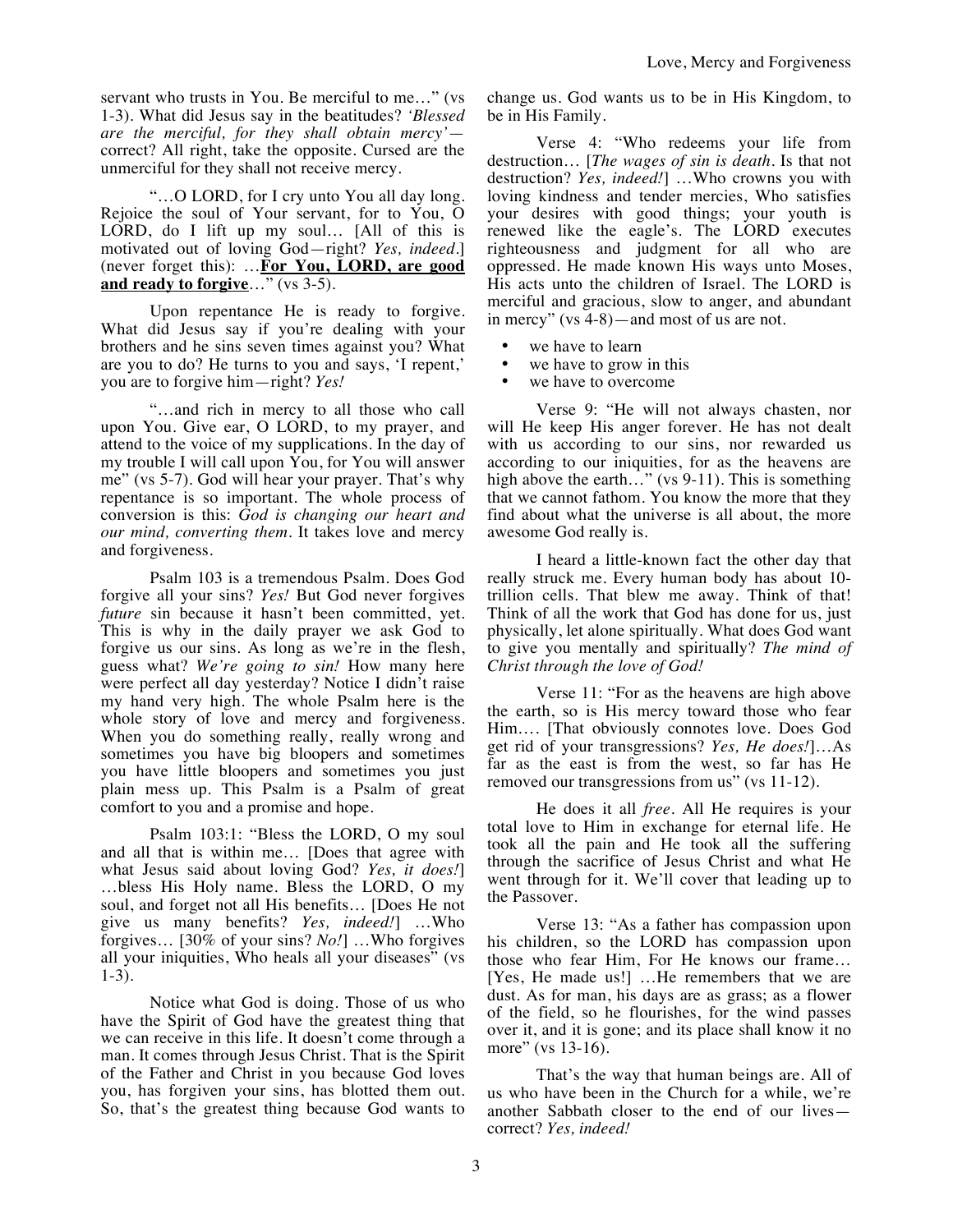- Hopefully, we're learning some wisdom.
- Hopefully we're learning some love.
- Hopefully we're being converted.

## *With God helping us, we will be!*

Verse 17: "But the steadfast love… [That could be translated *mercy* or *love* because *mercy comes from love*.] …of the LORD is from everlasting to everlasting… [conditional] …upon those who fear Him, and His righteousness is unto children's children, To those who keep His covenant, and to those who remember His precepts to do them" (vs 17-18).

Yes, God loves the world, but not with the love that He loves those who He has called and given His Spirit to. *He has given His Spirit!* Christ has died for the sins of all mankind, but now is not the time that it applies to everyone. Now is the time it applies to us and His love *particularly to us* through His Spirit. He is called 'Our Father.' He is there *ready to forgive*. He is there *desiring mercy* to give to you and then you to those that you know.

There are times for correction, like with children, yes, that's true. There are times for correction for adults—*us*—yes, that's true. If we let God's Spirit lead us and let His Spirit guide us and let His Word correct us, that's the easiest way of receiving correction. We don't have to go through what Job went through. God blessed him in the end, but I just cannot imagine the affliction that Job had. That was something!

Let's see how *God's mercy* applies. This has to do with our prayer life. This is why praying every day is the key to your relationship with God, *every day!* Do you want God's Spirit with you every day? *Of course you do!* Then the way you keep the Spirit flowing and the way you keep things going is by yielding to God.

Mark 11:21, after they saw the fig tree that Jesus cursed the day before: "Then Peter remembered *and* said to Him, 'Look, Master! The fig tree that You cursed has dried up.' And Jesus answered and said to them, 'Have faith *from* God'" (vs 21-22). This is how you have everything. You receive the love of God, the mercy of God, the faith of God. Read some of the things that the Apostle Paul wrote and he said it is the faith *of* Jesus Christ *in* us through the power of His Holy Spirit.

Verse 23: "For truly I say to you, whoever shall say to this mountain, 'Be taken away and be cast into the sea,' and shall not doubt in his heart, but shall believe that what he said will take place, he shall have whatever he shall say"—if it is the will of God. He says you pray, 'Your will be done.'

#### **Conversion:**

• change of heart

• change of mind

developing

- love
- mercy
- faith
- hope
- endurance

# and all of the characteristics of God! *It's harder to move, change and convert the human mind than to move a mountain!*

Verse 24: "For this reason I say to you, all *the* things that you ask *when* you are praying, believe that you will receive *them*, and *they* shall be *given* to you." What are the most important things—car, a house, money? *No!*

- love
- faith
- hope
- mercy
- Truth

## *Wait for the true riches of God!*

There's a condition to it. We can't be like the Pharisee as we read; we can't be like Job bragging what we do.

Verse 25: "But when you stand praying, if you have anything against anyone, forgive, so that your Father Who *is* in heaven may forgive you your offenses." That's mighty important to do, brethren.

Unfortunately, that's one of the big problems with the Churches of God and the people of God today—is it not? Wouldn't you say that's one of the biggest ones? There are some people who say, 'Why would I want to come to a Church of God where all I see is a bunch of fighting, squawking people after each other.' Why should it not be said: 'I want to come to this Church of God because everybody there loves each other.' Wouldn't that be much better? *We can't change others, but we can change ourselves.* This is why we need to pray for all of God's churches wherever they are, everywhere. And for the brethren that they will learn, that they will grow, that they will change.

Could it be that we've been cutting ourselves off from God by not forgiving each other? There are some people who have been so turned off by the 'Jobian' attitudes of the Churches of God that they want nothing to do with the Church of God. I talked to a woman who came out of a Church of God where they had the commandments. That was correct, but there was no love, there was no mercy, there was no grace. Everybody was on edge and everybody judging everybody. That's not what God wants.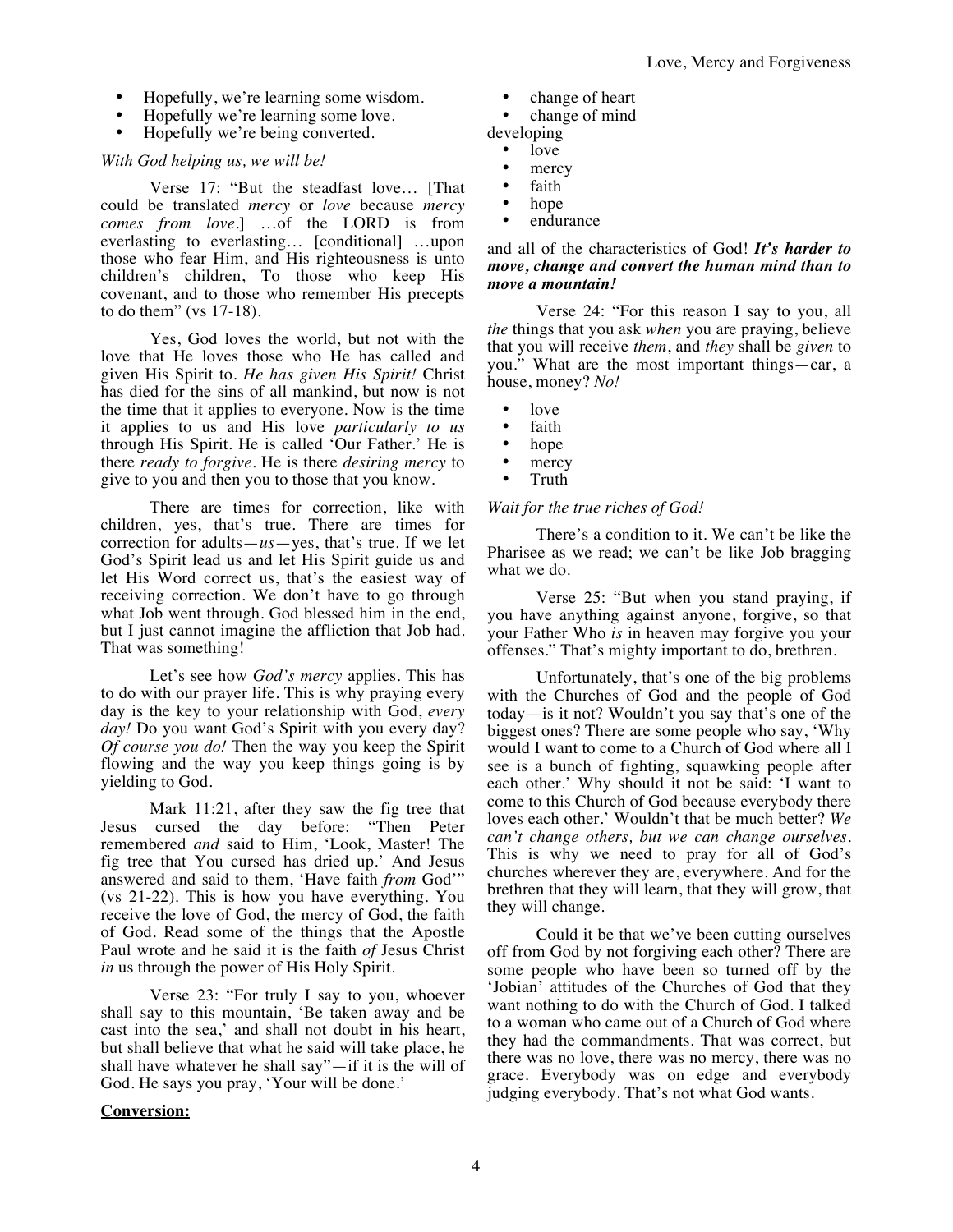Does it cut us off from God? *Yes!* It's like just saying taking the lights here. Turn them down 60%. The light is still there, but it's not of much benefit. So likewise, if we quench or squelch or grieve the Spirit of God by hateful, self-righteous attitudes this kills us.

Let's also see this reinforced in Luke 11:4. He says this many times. Everyone wants to have their sins forgiven—don't you? *Yes, everyone!* He's teaching them how to pray. As I've covered before, but I'll just cover it again here, because you have a blessing and privilege. Be sure and go through the series *How Jesus Reveals the Father*. It's revealed more in the Gospel and the Epistles of John than anyplace else in the Bible. Prayer is not just a formality to God. Prayer is the fellowship relationship between each one of us and God.

How do we start praying? There's not one thing that says *give me.* 'Our Father,' meaning everyone who has the Spirit of God; He is our Father. I want to show you something that is really fantastic. This is important for us to understand. Here's what Jesus told Mary Magdalene when she wanted to give Him a hug after He had been raised from the dead.

John 20:17: "Jesus said to her, 'Do not touch Me, because I have not yet ascended to My Father…"

Listen carefully to what He says. I want you to understand the close relationship we need to have with God the Father and Jesus Christ because *this is the whole heart and core of our relationship with God and why we are here.* If it were just to change the exterior behavior of what we are doing and we could join any organization that had discipline and things like that—but God is doing a work in us.

"…But go to My brethren and **tell them that I am ascending to My Father and your Father, and My God and your God**'" (v 17). Keep that in mind when you are praying. This will help you with your prayers. Remember there are a lot of things that you need to pray every day until they are answered. Those are not vain repetitions. Those are necessary repetitions because you need to be persistent until the answer comes.

Luke 11:2: "And He said to them, 'When you pray. say, "Our Father Who *is* in heaven, hallowed be Your name..."""

- Your *thoughts are on God*
- You are *loving* God
- You are *praising* Him
- You are *worshiping* Him.

"…Your kingdom come…" (v 2). God's rule in your life. We know the Kingdom is coming. Yes, it is coming, but this is more particularly for God's rule in our life. That's why it says: "…Your will be done… [in our lives] …as in heaven, *so* also upon the earth"  $(v 2)$ .

Now then it comes close to *give me*, but not *give me*, but *give us*, v 3: "Give us our bread *as*  needed day-by-day; and forgive us our sins…" (vs 3-4). Not only are we to ask for forgiveness for our sins, but ask for the forgiveness of others. Sometimes you have to keep praying until God works with the individual and opens their minds to see and to understand. In the meantime, you don't retaliate against them. No, you pray for them. There is a condition to this:

"…**as we ourselves also forgive everyone who is indebted to us**; and lead us not into temptation, but rescue us from the evil one" (v 4).

#### (go to the next track)

Let's see God's *mercy, love and forgiveness* all combined in one prayer in Dan. 9. This is quite something! Once we have it in our mind the understanding that when we pray, and it's to our Father, those prayers go to the throne of God in heaven above.

If you read the book of Revelation, the 24 elders have something to do with answering those prayers or managing them or whatever it is coming to God. Because it says that there was incense with the prayers of the saints on the golden altar. I think it's really interesting in what is written in Dan. 9. Think of this: All the time that the Jews were in captivity in Babylon they knew it was going to be for 70 years. There were three invasions over a 20 year period. How do you figure it? *Daniel didn't understand it until it was time* for the first wave of those to go back under the decree of Cyrus.

Daniel 9:2: "In the first year of his reign, I, Daniel, understood by books the number of the years, which came according to the Word of the LORD to Jeremiah the prophet… [This also tells us he had the writings of Jeremiah—correct? *Yes, indeed!*] …that the desolation of Jerusalem would last seventy years. And I set my face toward the LORD God, to seek by prayer and supplications, with fasting, and sackcloth, and ashes" (vs 2-3).

So, this is time for fasting. There's time for very serious things that needs to be petitioned to God and those require that. Jesus said that difficult things do not come about except by prayer and fasting.

Verse 4: "And I prayed to the LORD my God and made my confession, and said, 'O LORD, the **great and awesome** God…" Imagine how he felt. He came as a young man, as a captive to Babylon. Here he is an old man. God had given him these tremendous revelations and things, made him second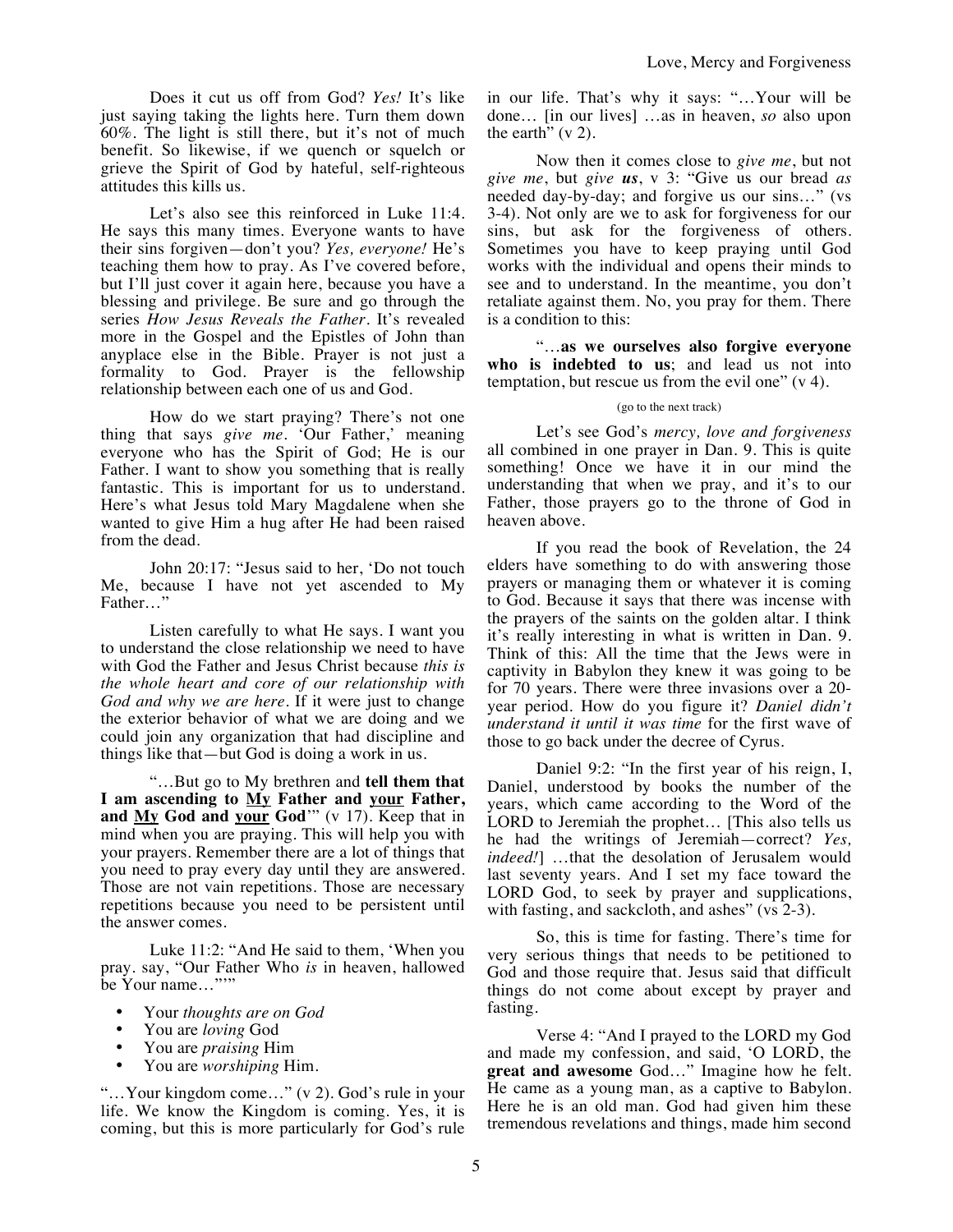in the kingdom of Babylon. Here he's coming to God.

"…keeping the covenant and mercy to those who love Him… [loving God] …and to those who keep His commandments…. [here's the confession]: …'We have sinned…'" (vs 4-5). Notice how this follows along very closely with the model prayer that Jesus gave. You might take that and lay it alongside here and analyze it.

"…and have committed iniquity, and have done wickedly, and have rebelled, and have turned aside from Your commandments and from Your ordinances. Neither have we hearkened unto Your servants the prophets, who spoke in Your name to our kings, our rulers, and our fathers, and to all the people of the land" (vs 5-6). That's pretty much where we are right here in the United States today right? *Yes, indeed!*

Verse 7: "O LORD… [notice how he comes to God] …righteousness *belongs* to You, but to us confusion of face, as at this day to the men of Judah and to the people of Jerusalem, and to all Israel who are near and who are afar off, through all the countries where You have driven them because they dealt treacherously with You." Sound a little like the Church today? *Yes, indeed!*

Verse 8: "O Lord, confusion of face belongs to us, to our kings, to our rulers, and to our fathers, because we have sinned against You. To the LORD our God belong **mercies and forgivenesses** even though we have rebelled against Him'" (vs 8-9). When there is *confession and repentance* God always honors that, and God forgives. Look at how long they had left God but God received them back.

Verse 10: "Neither have we obeyed the voice of the LORD our God to walk in His laws which He set before us by His servants the prophets. Yea, all Israel has transgressed Your law, and have turned aside, so that they might not obey Your voice. Therefore the curse has been poured out upon us, and the oath that is written in the law of Moses the servant of God, because we have sinned against Him. And He has confirmed His words which He spoke against us and against our judges who judged us by bringing upon us a great evil, for under the whole heaven *it* has not been done as *it* has been done upon Jerusalem" (vs 10-12).

Always remember this: *God corrects His own first!* We can see many parallels in this in the life of the Church of God in our lifetime—can we not? *Yes, indeed!* But God always honors repentance.

Verse 13: "As *it is* written in the Law of Moses, all this evil has come upon us. Yet we did not make our prayer before the LORD our God, that we might turn from our iniquities and understand Your Truth." Isn't that an interesting phrase? *You have to turn from your sin before you understand Truth!* Why is that? *Because every way is right in a man's eyes!* You have to turn from them.

It's like I tell people when they don't know about the Sabbath and they still have questions. I give them the 4-week Sabbath challenge, which is this: You keep the Sabbath four weeks in a row and every Sabbath you spend a good portion of the day studying about the Sabbath in the Word of God, and then whatever else you want to study, too. Then you will see that man is not going to tell God, 'God, we're so good, we're going to change the day.' You will understand that if you keep the Sabbath, that's not *your* work, that's *God's* work. You will understand that *God will fellowship with us* on the Sabbath. God blesses those who assemble in His name in love and service to give them understanding, to comfort them. We'll see that in a little bit here.

Verse 14: "Therefore, the LORD did not hesitate concerning the evil that He brought upon us, for the LORD our God *is* righteous in all His works which He does, but we did not obey His voice. And now, O LORD our God, Who has brought Your people out from the land of Egypt with a mighty hand, and has made a name for Yourself, as it is this day, we have sinned, we have done wickedly!" (vs 14-15). Wouldn't that be something if something like this came officially out of Washington, D.C.? *Yes, indeed!*

Verse 16: "O LORD, I pray You, according to all Your righteousness, let Your anger and Your fury be turned away from Your city Jerusalem…" Look at it today, what a pitiful, pitiful situation that is: hatred, blood, violence, war, killing, bombs, rockets. What a magnificent day it's going to be when Christ returns. Now notice, all of this confession of sin, and now he prays for God's mercies. Remember: *whenever there is repentance and confession of sins there is mercy! God does forgive,* even long-standing sins.

Verse 17: "And now therefore, O our God, hear the prayer of Your servant, and his supplications, and cause Your face to shine upon Your sanctuary that is desolate for the LORD'S sake. O my God, incline Your ear and hear. Open Your eyes and behold our desolations, and the city which is called by Your name. For we do not present our supplications before You on account of our righteousnesses, but because of Your great mercies" (vs 17-18). God wants:

- love
- mercy
- forgiveness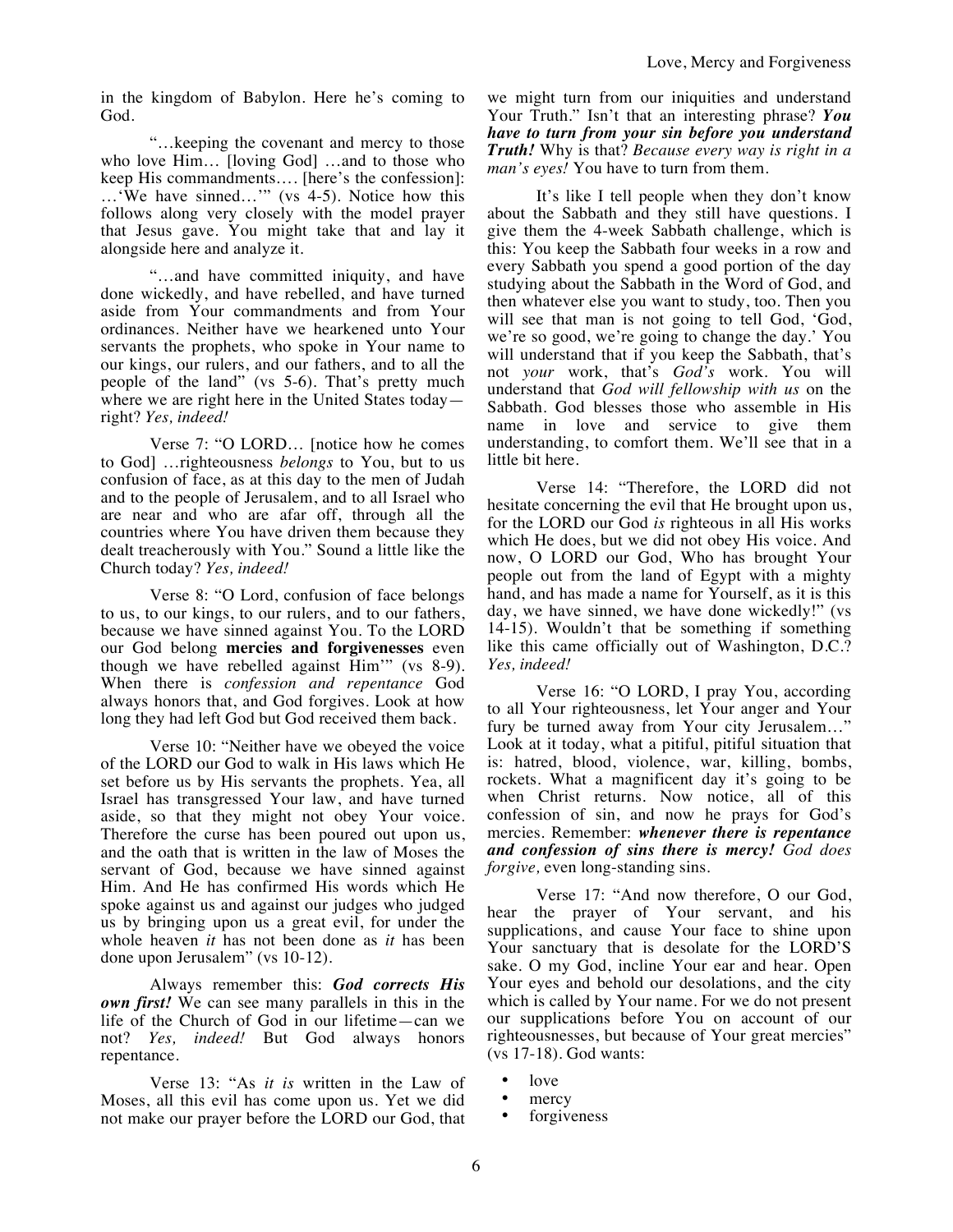## • *He wants mercy, not sacrifice*

Verse 19: "O LORD, hear; O LORD, forgive; O LORD, hearken and do. Do not delay, for Your own sake, O my God; for Your city and Your people are called by Your name."

Then right while he was finishing that prayer the angel Gabriel came and gave him the 70-weeks prophecy of Jesus' coming. *Amazing how God answers!*

Verse 20: "And while I was speaking, and praying, and confessing my sin, and the sin of my people Israel, and presenting my supplication before the LORD my God for the Holy mountain of God; Yea, while I was speaking in prayer, even the man Gabriel, whom I had seen in the vision at the beginning, being caused to fly swiftly, came to me, about the time of the evening sacrifice" (vs 20-21).

That's quite a thing! This is the prayer we need to pray for God's people today, brethren. We're heading into some really, really difficult times. How they are going to fall, the way they're going to come, we don't know. That's why we have to go to God in this attitude and this way. Psalm 130 is a prayer when you're overwhelmed with sin and troubles and problems, just like Daniel was.

Psalm 130:1: "Out of the depths I have cried unto You, O LORD." Overwhelmed with sin, problems, troubles, difficulties, nothing going right, everything going wrong.

Verse 2: "LORD, hearken unto my voice, and let Your ears be attentive to the voice of my supplications. If You, LORD, should mark iniquities, O LORD, who shall stand?" (vs 2-3). That's why we need to forgive one another. If we backbite each other all the time, what's going to happen? Who is going to stand?

Verse 4, remember this: "**But there is forgiveness with You**… [*God is ready to forgive!*] …that You may be feared. I wait for the LORD, my soul does wait, and in His word do I hope" (vs 4-5). That's why we study the Word of God so we know it and we go through the things that we do. Some of them are very difficult indeed, but please, let's understand something. We have not resisted against sin into losing blood yet—have we? *Not yet!*

Verse 5: "I wait for the LORD, my soul does wait, and in His word do I hope. My soul waits for the LORD more than those who watch for the morning; I say, more than those who watch for the morning. Let Israel hope in the LORD… [Unless there is *love and mercy and forgiveness* there is no hope.] ...for with the LORD there is mercy, and with Him is plentiful redemption. And He shall redeem Israel from all his iniquities" (vs 5-8).

- God will *forgive*
- God will *help*
- God will *lift us up*

When you go through these things and when you have things you need to repent of and so forth, remember:

- He is your Father<br>• He loves you
- He loves you
- He has called you
- He wants you

He wants all of us in His Kingdom; *every one of us*!

- He called us because we're not the great of the world
- He called us because we are the forgotten of the world
- He called us because we are the weak of the world

But if there is strength in God then we're stronger than the mighty in the world.

2-Corinthians 1:1: "Paul, an apostle of Jesus Christ by *the* will of God, and Timothy *our* brother, to the Church of God that is in Corinth, with all the saints who are in the entire region *of* Achaia: Grace and peace *be* to you from God our Father and *the* Lord Jesus Christ" (vs 1-2).

Grace is our *standing with God*. Peace, *we're not warring with God any longer.* Now notice what he says here. After all the trials that he went through and it says that he went in here, some of them he just despaired of life.

Verse 3: "Blessed *be* the God and Father of our Lord Jesus Christ **the Father of mercies, and**  *the* **God of all comfort**." That's pretty powerful! When you're in trouble and when you have sin and when you're fighting and overcoming sin, you need to be comforted.

Verse 4: "Who comforts us in all our tribulation… [Look back at all the things you have gone through. What's the purpose of that?] …**in order that we may be able to comfort those who are in any trial,** through the comfort with which we ourselves are comforted by God." What is the saying? *It's always darkest before the dawn!*

Verse 5: "For to the degree *that* the sufferings of Christ abound in us, so also our comfort abounds through Christ. And if we are in distress, *it is* for your comfort and salvation, which is being worked out by *your* enduring the same sufferings that we also suffer; *and* if we are comforted, *it is* for your comfort and salvation (and our hope *is* steadfast for you)… [that's what we want] …knowing that as you are partners in the sufferings, *you are* also *partners* in the comfort. For we do not want you to be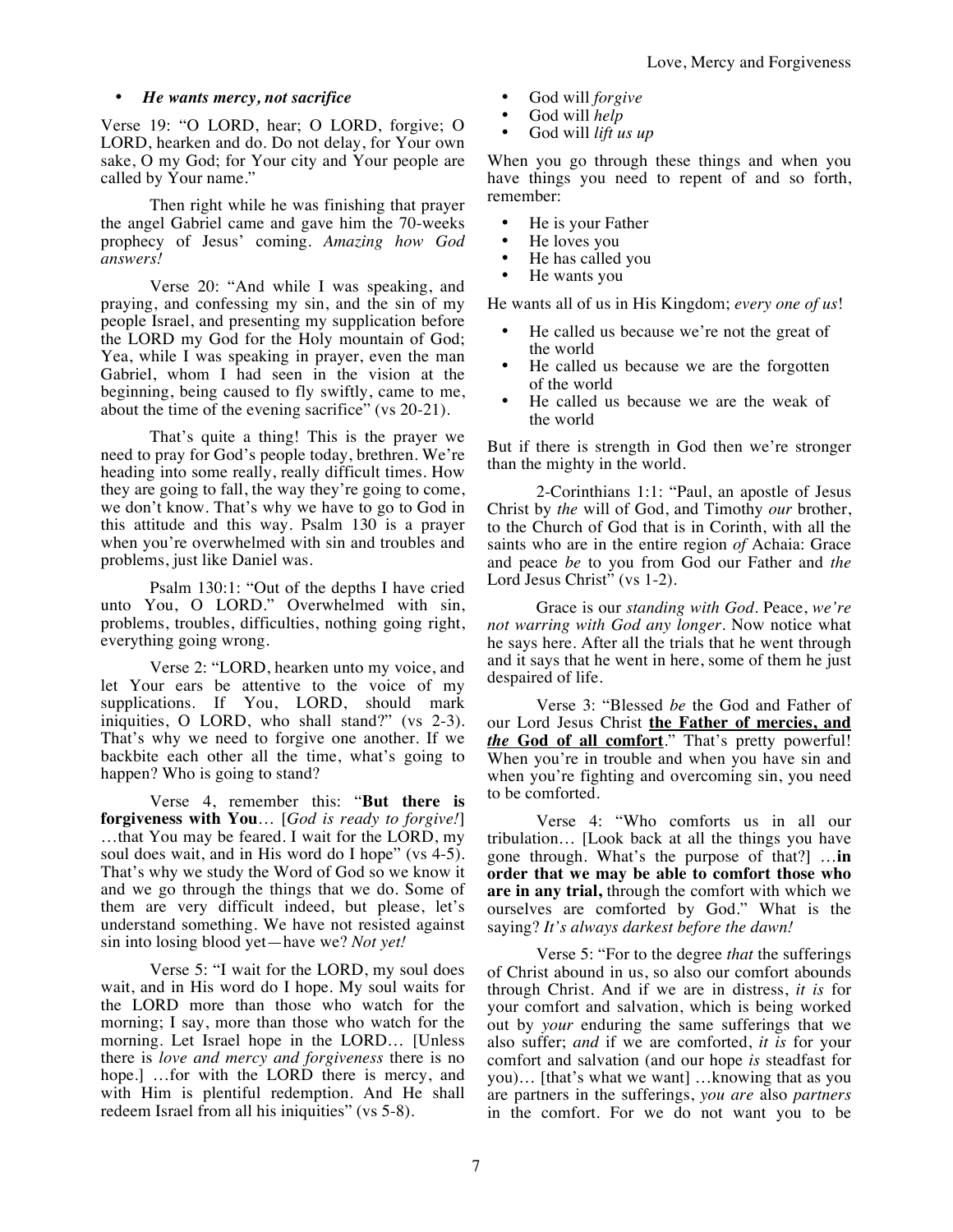ignorant of our tribulations, brethren, *even the trials* that befell us in Asia; we were exceedingly burdened beyond *our own* strength, so much so that we even despaired of living" (vs 5-8). But they were delivered from it.

Let's come to Ephesians 1 and let's see the great thing that God has done for us and is doing for us. Let me recommend this: If you have difficulties and problems and are down in the dumps, don't know what to do, you need some encouragement, you *get on your knees and you open the Bible* to the book of Ephesians. You get your mind on the great plan that God has for us *individually*.

- He is *our* Father
- we are *His* children
- He has *called* us

Ephesians 1:1: "Paul, an apostle of Jesus Christ by *the* will of God, to the saints who are in Ephesus and to *the* faithful in Christ Jesus… [this is written for all time] …Grace and peace *be* to you from God our Father and *the* Lord Jesus Christ. Blessed *be* the God and Father of our Lord Jesus Christ, Who has blessed us with every spiritual blessing in the heavenly *things* with Christ" (vs 1-3).

One of the most important things that we have today, brethren, is the whole Word of God, which until you go back about not quite 500 years ago, the average common person could not have the Bible. For the English people William Tyndale was the one who translated the New Testament and later the Old Testament so that the 'plowboy' could have the Word of God and that the 'plowboy' could know more than all of the religious elite. It opened up a whole new tremendous way of getting the Word of God out in two forms:

- 1. One *as a witness* to the whole world, witness to the children of Israel
- 2. Now the Word of God could be solidified so that *the Church could operate in freedom* in America

I've got a booklet at home about the Sabbath written in 1729. I remember one phrase there about the religious leaders. It's very digging, because it's obvious, the same thing that we know is the argument concerning Sabbath and Sunday, and he says, 'The wittingly leaders do not acknowledge the Truth, but believe a lie.' I thought that that was really something!

Here I have in my hands a booklet written by a man in 1729, and through the power of the printing press and the preservation of things in paper, I could have it in my hand. Think about the whole Word of God. We've got the whole Word of God! That's a tremendous thing to realize and understand. That's why we need to be inspired and uplifted by this.

That's why we need the *love of God, the mercy of God, the forgiveness of God,* and among ourselves as well.

Verse 4: "According as **He has personally chosen us**…" I want you to let those words sink into your heart and mind. 'The Father draws them' (John 6:44).

- Is it to you personally?
- Is it to me personally?
- Is it to everyone that God is dealing with personally?
- *Yes, it is*.

"…for Himself before *the* foundation of *the* world… [His plan was set before the foundation of the world that He would choose] …in order that we might be Holy and blameless before Him in love… [For what purpose?]: Having predestinated us for sonship…" (vs 4-5). The *King James* says 'adoption.' Sonship you have the Spirit of God from the Father Himself. You are His children. He's not adopting you, you are going to be His spirit-born children at the resurrection.

"…to Himself through Jesus Christ, according to the good pleasure of His own will" (v 5). Isn't that magnificent? That's almost more than we can handle, really, when you understand the greatness of what God is doing.

Verse 6: "To *the* praise of *the* glory of His grace, wherein He has made us objects of *His* grace in the Beloved *Son*; In Whom we have redemption through His blood, *even* the remission of sins, according to the riches of His grace…. [you must have love, mercy and forgiveness] …Which He has made to abound toward us in all wisdom and intelligence" (vs 6-8).

After viewing the cartoons that Randy got from *The Simpsons*, there's one that struck me. Homer has been confronted by God, and Homer asked God, 'What is Your purpose?' God supposedly answered him, 'I don't know.' Is that about right? Pretty much; paraphrased. The sum at the end was, 'I'll worship God anyway I want to and He will accept me.' NO! *God has something special for what He wants for you. That's why you have to do what He has said, because it's special.*

Verse 9: "Having made known to us the mystery of His own will… [the Family of God] …according to His good pleasure, which He purposed in Himself." There is nothing higher or greater or better than what Paul is telling us here for the purpose of our life. That's why we don't have a *religion*. 'Religions' are substitutes for God's way. We belong to God. That's what it's all about, that we love God, that we serve Him, that we love one another. That He grants us these great and